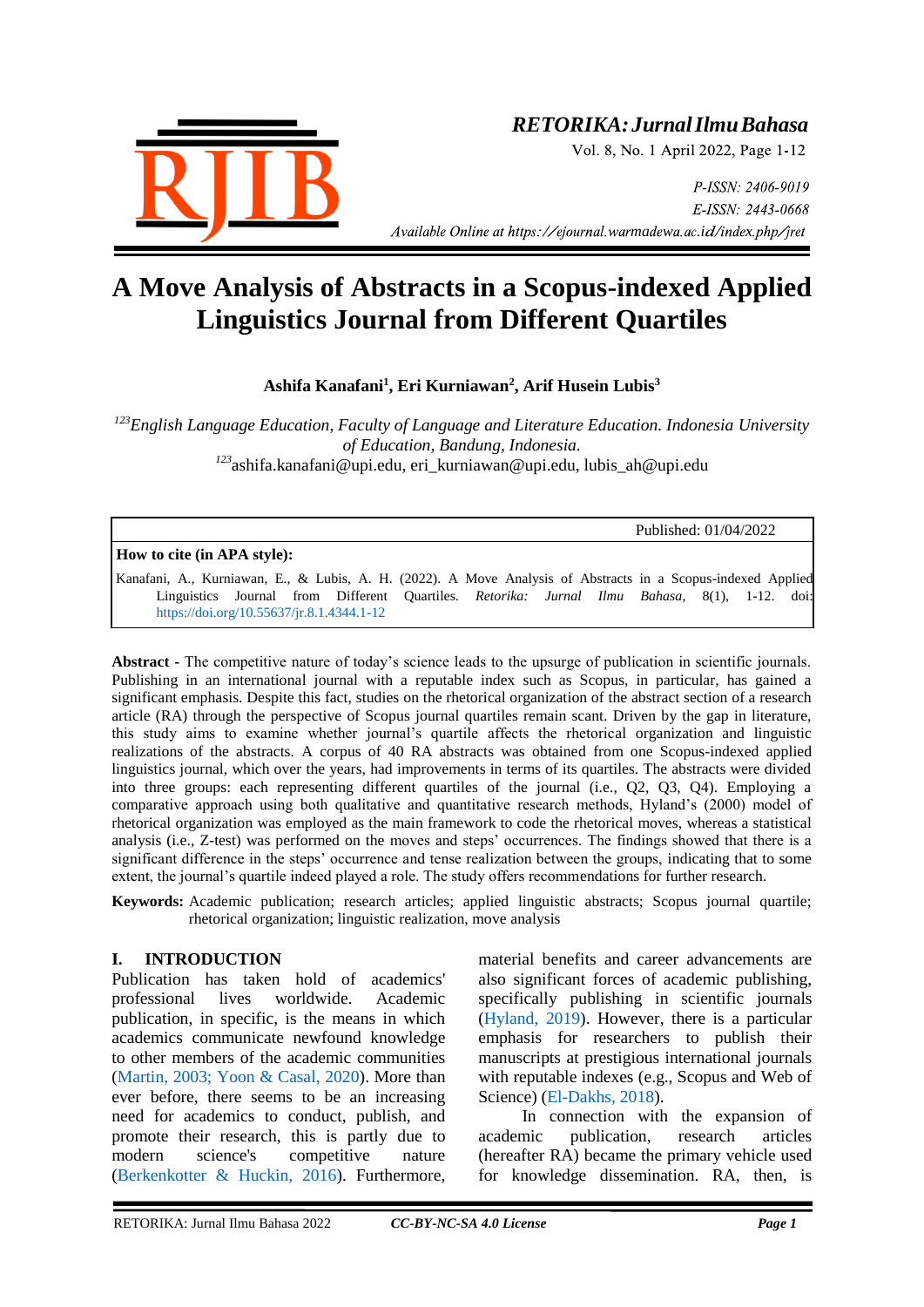regarded as "the commonest genre of academic performance" [\(Kaya & Yagiz, 2020\)](#page-9-0). Consequently, RAs became the pronounced genre of the academy [\(Hyland, 2009; Candarh,](#page-9-0)  [2012\)](#page-9-0). However, there is one particular subgenre of an RA that has been receiving increasing attention, namely the abstract. The communicative purpose of an RA abstract is to give the readers an overview of an article and serves as an assistant to help the readers decide whether the article is to their relevance or vice versa [\(Zibalas & Šinkūnienė, 2019\)](#page-9-0). In brief, RA abstracts encapsulate the article's essence which proceeds it (Hartley, 2003). Furthermore, an abstract is usually the first part that is required for initial consideration prior to the whole submission of an RA manuscript (Saeeaw [& Tangkiengsirisin, 2014\)](#page-9-0). Consequently, the abstract is progressively considered as a crucial part of an RA (Tseng, 2011; Pho, 2008).

Despite the increasingly emphasized role of an RA abstract, writing a high-quality abstract is proven to be a challenge for novice writers [\(Can et al., 2016\)](#page-9-0), especially when the writing must be in accordance with the target journal's expectations [\(Suntara & Usaha, 2013\)](#page-9-0). According to [Kurniawan et al., \(2019\),](#page-9-0) such difficulty is reinforced by the diversity of the circulating abstracts' templates. Additionally, another contributing factor to the difficulty is a limited vocabulary repertoire [\(Nakamaru, 2010\)](#page-9-0). According to [Pratiwi & Kurniawan \(2021\),](#page-9-0) one of the keys that can help in constructing a highquality abstract is by having adequate knowledge of the genre.

Like any other type of academic writing, abstract is considered a genre on its own. In other words, abstract writing has its own structure that the discourse community generally accepts [\(San & Tan, 2012\).](#page-9-0) Similarly, [Ali &](#page-9-0)  [Sahawneh \(2011\)](#page-9-0) also notes that "the abstract is a distinct and independent discourse genre of an associated text" (p. 8). Any type of independent genre has distinct communicative purposes, and these communicative purposes are realized in the genre's rhetorical move organization. The notion of "rhetorical move" was first put forward by Swales in the 1980s who conducted research on the introduction section of RAs (which is also an independent genre) and discovered that it contains a regular pattern of "moves" and "steps" [\(San & Tan, 2012\).](#page-9-0) In a similar light, [Huang \(2018\)](#page-9-0) also stated that the rhetorical organization of any particular genre is made up of a set of moves. A "move" is defined as a 'functional term' which refers to a specific communicative function within a whole text [\(Lorés, 2004\),](#page-9-0) and it may contain subcommunicative elements known as "steps" which are smaller constituents that help realize the move's communicative purposes [\(Kurniawan & Sabila, 2021\).](#page-9-0) Additionally, in the realization of the moves, certain linguistic features are also utilized (e.g., verb tense and voice).

The rhetorical move organization and linguistic features of RA abstracts, then, are two elements which are of significant importance in conveying the communicative purposes of an abstract. In the effort of deciphering the structure of abstracts and assisting novice writers in constructing a well-structured abstract, numerous researchers have conducted studies by using the genre analysis approach. Essentially, genre analysis is an approach which attempts to unravel the characteristic features of a particular genre [\(Bhatia, 1997\).](#page-9-0) As a result, a number of researchers have managed to propose frameworks pertaining to the rhetorical move organization of an RA abstract. The table below displays some of the most notable rhetorical frameworks for RAAs:

| <b>Swales</b> (1990) | <b>Bhatia</b> (1993) | Hyland $(2000)$      |
|----------------------|----------------------|----------------------|
| Move 1: Introduction | Move 1: Purpose      | Move 1: Introduction |
| Move 2: Method       | Move 2: Methodology  | Move 2: Purpose      |
| Move 3: Results      | Move 3: Results      | Move 3: Method       |
| Move 4: Discussion   | Move 4: Discussion   | Move 4: Product      |
|                      |                      | Move 5: Conclusion   |

*Table 1. Rhetorical move frameworks of RAAs*

As can be seen in Table 1, both [Swales](#page-9-0)  [\(1990\)](#page-9-0) and [Bhatia \(1993\)](#page-9-0) proposed a 4-move framework, whereas [Hyland \(2000\)](#page-9-0) proposed a 5-move framework. The first framework proposed by [Swales \(1990\)](#page-9-0) consists of 4 moves,

which include: (1) *introduction*, (2) *method*, (3) *results*, and (4) *discussion*. [Bhatia \(1993\),](#page-9-0) on the other hand, divided the abstracts into 4 moves, namely, *purpose*, *methodology*, *results*, and *discussion*. Based on the analysis of abstracts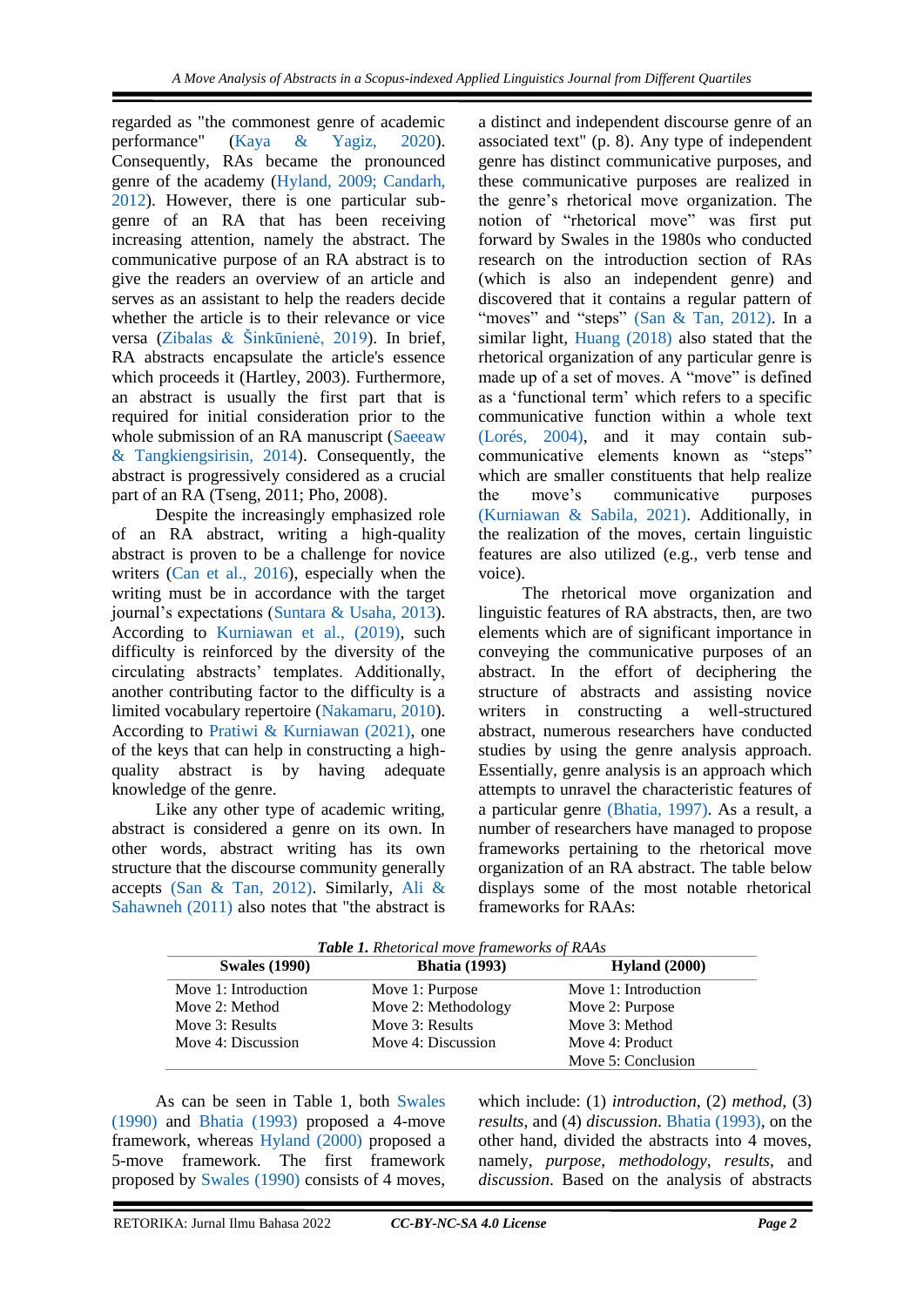from multiple disciplines, Hyland suggested a five-move model, that is, *introduction*, *purpose*, *method*, *product*, and *conclusion*. Furthermore, aside from focusing on an abstract's rhetorical structure, a trend of studying the linguistic features of RA abstracts in particular is progressively increasing [\(Amnuai, 2019\).](#page-9-0) Other than having awareness regarding the rhetorical structure of an abstract, it is crucial for novice writers to be aware of the linguistic realizations of those rhetorical structure [\(Ventola, 1994\)](#page-9-0) as they can directly affect the credibility of the researcher and have the ability to reinforce the rhetorical impact of the claims made by the researcher [\(Bloch, 2010\).](#page-9-0) Therefore, the linguistic realizations of RA abstracts have also been comprehensively investigated over the years (e.g.; [Huang, 2018; Pratiwi & Kurniawan,](#page-9-0)  [2021; Pho, 2008; Tanko, 2017; Amnuai, 2019;](#page-9-0)  [Kurniawan et al., 2019\).](#page-9-0)

In the field of Linguistics, studies on RA abstracts are steadily growing [\(Lorés, 2004\),](#page-9-0) and subsequently, increased exponentially over the years [\(Tanko, 2017\).](#page-9-0) However, despite the copious number of studies that have comprehensively discussed the rhetorical organization and linguistic features of RA abstracts, up to now, far too little attention has been paid to the influences a journal's quartile improvement may have on the rhetorical move organization and linguistic realization of RA abstracts. As have been previously mentioned, there is an increased demand for researchers to publish in reputable journals, namely Scopusindexed journals. Hence, the significance of the topic is increasingly evident. A related past study by [Kurniawan et al. \(2019\)](#page-9-0) attempted to cover the area of quartile differences by analyzing a total of 28 RAAs from four Scopusindexed journals with different quartiles. The study revealed that journal quartile does not necessarily affect the manifestation of the moves and steps' saliences, however, it does play a role in terms of the moves' patterns and linguistic realizations. Furthermore, it is important to note that the previous study was conducted across several journals, whereas a study which specifically focused on quartile differences within one journal has not yet been conducted.

Raised by the concerns mentioned before, the present study set out to examine whether journal's quartile affects the rhetorical organization and linguistic realizations of the abstracts. In addition, this study is expected to contribute to a deeper understanding on the

manifestations of rhetorical organization of applied linguistics abstracts which represent three distinct Scopus journal quartiles, namely Q2, Q3, and Q4. In particular, this study will examine two main research questions, namely how is the manifestation of rhetorical move organization across three groups of abstracts which represent three different Scopus journal quartiles (Q2, Q3, Q4)? And how is the linguistic realization of the rhetorical moves?

By addressing these research questions, the present study seeks to assess the extent to which journal's quartiles may influence the manifestation of the abstracts' rhetorical moves and linguistic features. The rhetorical move aspect includes the moves and steps' occurrences and saliences, whereas the linguistic feature aspect includes the tenses and voices realization of the abstracts.

# **II. METHOD**

The qualitative method is one of the most common methods used in studies pertaining to genre analysis [\(e.g., Kurniawan et al., 2019;](#page-9-0)  [Pratiwi & Kurniawan, 2021; Kanafani et al.,](#page-9-0)  [2021; Harisbaya et al., 2021\).](#page-9-0) However, the present study adopted a comparative approach using both quantitative and qualitative research methods since it aims to examine the rhetorical organization and linguistic features between three groups of RA abstracts which represent different Scopus quartiles (i.e., Q2, Q3, Q4) within one applied linguistics journal. The qualitative method was employed to determine and code the rhetorical moves and linguistic realization of the abstracts, whereas the quantitative method was employed to perform a statistical analysis (i.e., *Z*-test) on the moves and steps' occurrences. The findings of the analysis are presented in the form of tables, excerpts, and further elaborations. The data of the present study consisted of 40 RA abstracts taken from one Scopus-indexed journal in the field of applied linguistics: *Indonesian Journal of Applied Linguistics (IJAL)*. This particular journal was chosen due to its prominence as the only Applied Linguistics journal in Indonesia which was indexed by Scopus. As can be seen in Table 2, the publication year of the selected abstracts varied between 2013 and 2021. Furthermore, the journal index exponentially improved as time progressed. In 2013, the journal occupied the Q4 rank, in 2014-2016, it occupied the Q3 rank, and in 2017-current time, it occupied the Q2 rank. The obtained RA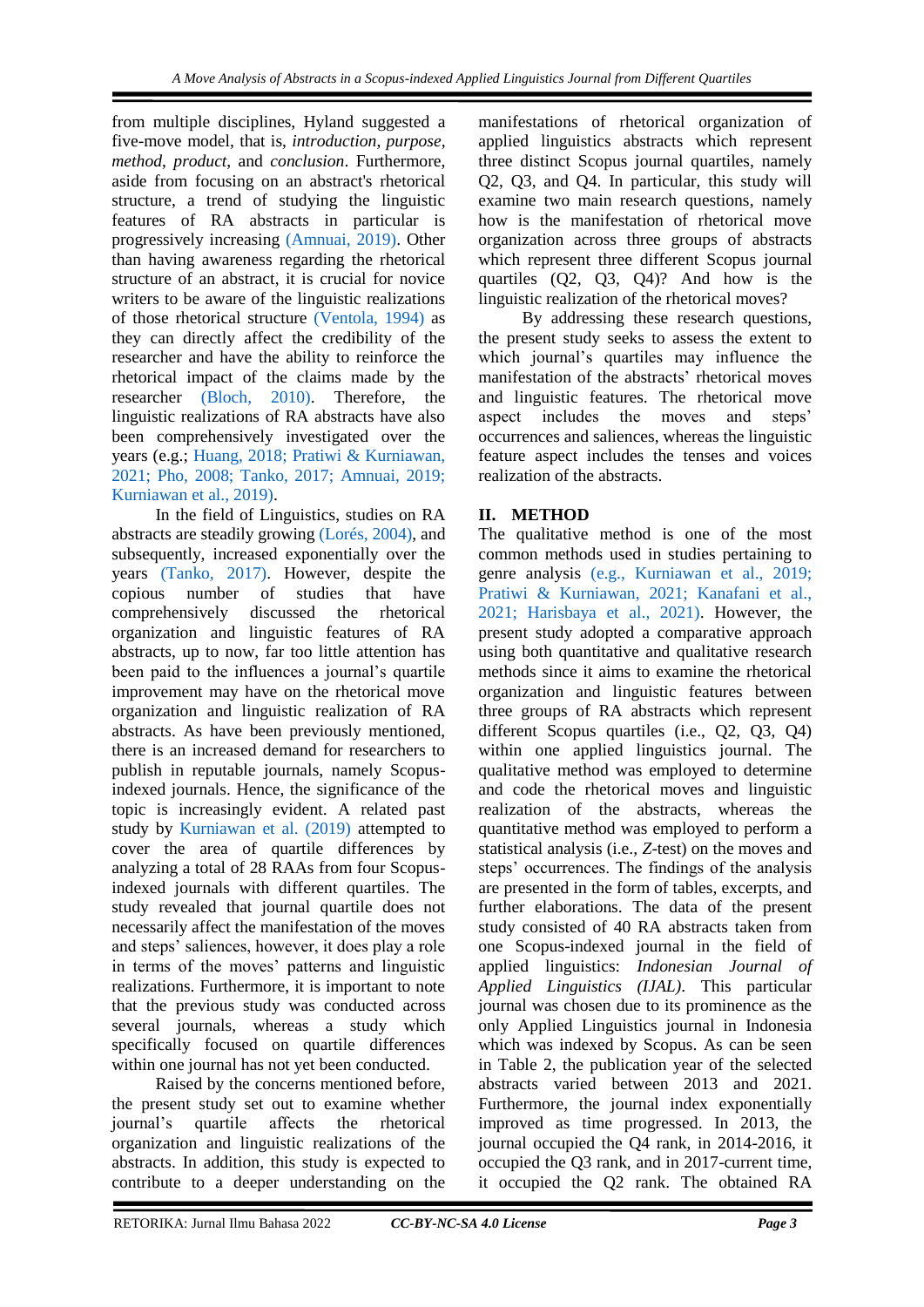abstracts are classified into three groups, each representing different Scopus quartiles: Q2, Q3, Q4, taken from the year corresponding to the journal's quartiles. The table below displays the classification of the corpus:

| <b>Table 2.</b> Classification of the corpus |               |                   |  |  |  |  |  |
|----------------------------------------------|---------------|-------------------|--|--|--|--|--|
| The corpus                                   | Number of     | Period of journal |  |  |  |  |  |
|                                              | abstracts (n) | indexation        |  |  |  |  |  |
| Group Q2                                     | 15            | 2017-2021         |  |  |  |  |  |
| Group Q3                                     | 15            | 2014-2016         |  |  |  |  |  |
| Group Q4                                     | 10            | 2013              |  |  |  |  |  |

Additionally, as shown in the table above, the group of abstracts which represents the Q1 is not included, because up until this paper was written, the chosen journal has only occupied Q2, Q3, and Q4 ranks. Although the number of abstracts in each group is limited, the study should be able to provide some useful insights regarding the rhetorical manifestations of each group.

#### **III. RESULTS AND DISCUSSION**

**3.1 The manifestation of rhetorical move organization across three groups of abstracts which represent three different Scopus journal quartiles (Q2, Q3, Q4)**

This section of the research presents the results of the rhetorical move analysis, and it attempts to answer the first research question. In the discussion which proceeds, the move and step are frequently represented by the letter M followed by the move number (e.g., M1) and the letter S followed by the step number (e.g., S1).

| <b>Table +.</b> MOVE occurrences across three groups of abstracts |              |     |     |                                     |                        |            |                                    |                        |                       |
|-------------------------------------------------------------------|--------------|-----|-----|-------------------------------------|------------------------|------------|------------------------------------|------------------------|-----------------------|
|                                                                   |              |     |     | Z-score                             |                        |            | <i>P</i> -value                    |                        |                       |
| Move                                                              | $\mathbf{Q}$ | Q3  | Q4  | O <sub>2</sub> &<br>$\overline{O3}$ | O <sub>2</sub> &<br>Q4 | Q3 &<br>Q4 | O <sub>2</sub> &<br>Q <sub>3</sub> | O <sub>2</sub> &<br>Q4 | <b>03 &amp;</b><br>Q4 |
| 1                                                                 | 27%          | 18% | 21% | 1.76                                | 1.17                   | $-0.48$    | 0.08                               | 0.24                   | 0.63                  |
| $\mathbf{2}$                                                      | 15%          | 15% | 19% | $\Omega$                            | $-0.80$                | $-0.80$    | 1.00                               | 0.42                   | 0.42                  |
| 3                                                                 | 27%          | 26% | 26% | 0.28                                | 0.31                   | 0.06       | 0.78                               | 0.76                   | 0.95                  |
| $\boldsymbol{4}$                                                  | 23%          | 34% | 26% | $-1.92$                             | $-0.45$                | 1.25       | 0.054                              | 0.65                   | 0.21                  |
| 5                                                                 | 8%           | 8%  | 9%  | $\Omega$                            | $-0.44$                | $-0.44$    | 1.00                               | 0.66                   | 0.66                  |

**Moves and Steps' Occurrences** *Table 4. Move occurrences across three groups of abstracts*

This subsection discusses the moves and steps' occurrences across three groups of abstracts. The analysis revealed that from a total of 40 abstracts, 348 moves were found, which encompasses 131 moves from the Q2 group, 131 moves from the Q3 group, and 86 moves from the Q4 group. Table 4 displays an overview of each group's move occurrences which are expressed in percentages. Additionally, a statistical analysis (*Z-*test) was performed in order to determine whether there is a significant difference in proportion of the moves and steps occurrences. For the test, the alpha was set at .05, with a 95% confidence interval.

As can be seen from Table 4, the occurrence of each move appeared to vary across the three groups. However, some notable similarities can be observed. Move 5- *Conclusion* has the lowest number of occurrences, as it is the least used move compared to the other four moves in all three groups. This finding indicates that the authors are not necessarily focused on summarizing the findings and discussing the implications of the research. Following Move 5, Move 2-*Purpose* is the second least used move across the three groups, constituting 15%, 15%, and 19% of proportion respectively from each group. On the other hand, despite the differing proportions of Move 4-*Findings* across all groups, in total, Move 4 has the highest number of occurrences, which are then followed by M3 (79%) and M1  $(66\%)$ .

Furthermore, the analysis revealed that there are no embedded moves found in the data.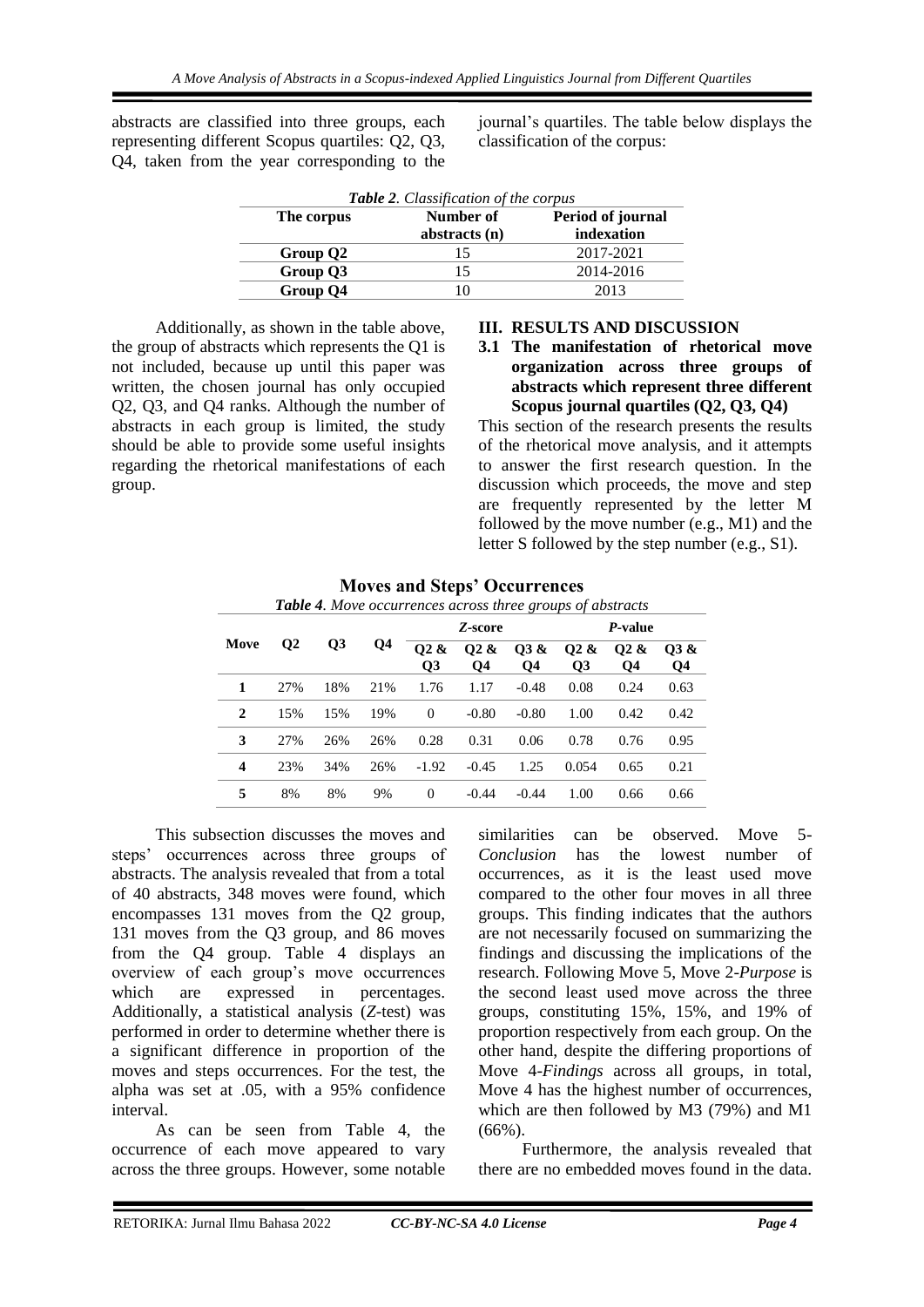Hence, this suggests that each sentence in all groups of abstracts contained only one move. From the data, it is observable that the biggest gap in proportion is as much as 11%, which can be found in Move 4 between the Q2 and Q3 group. Whereas the smallest gap in proportion is as little as 1%, which can be seen in Move 5 between the Q3 and Q4 group. Additionally, the 1% gap of difference can also be found in Move 3 between the Q2 and Q3 group, and the Q2 and Q4 group. Interestingly, despite a relatively high gap in proportion (11%), the results of the statistical test disclosed that no significant differences were found between the move occurrences across the three groups of abstracts  $(-1.96 < Z < 1.96; p > 0.05)$ . This suggests that the  $H<sub>0</sub>$  (null hypothesis) is accepted, whereas the  $H<sub>1</sub>$  (alternative hypothesis) is rejected.

These results reflect those of [Pratiwi and](#page-9-0)  [Kurniawan \(2021\), and Harisbaya et al. \(2021\)](#page-9-0) who also found that M5 and M2 were two of the least used moves, while M4 was one of the most used moves along with M3 and M1. However, in specific, the high occurrence of M4 was in line with that of Suntara and Usaha (2013) who conducted a study on move occurrence of applied linguistics abstracts. Whereas the low occurrence of M5 coincides with [Hyland's](#page-9-0)  [\(2000\)](#page-9-0) findings which revealed that providing a conclusion is indeed optional. All in all, considering that there is not found any notable differences on the move occurrence between the groups, it seems reasonable to imply that there appears to be a common understanding between the authors to put more emphasis on M3 and M4 compared to the rest of the moves, namely M1, M2, and M5.

|              |              |          |                |                |                | Z-score          |                          |                              | P-value                      |      |
|--------------|--------------|----------|----------------|----------------|----------------|------------------|--------------------------|------------------------------|------------------------------|------|
| Move         | <b>Step</b>  | $\bf Q2$ | Q <sub>3</sub> | Q <sub>4</sub> | Q2 &           | O <sub>2</sub> & | Q3 &                     | Q2 &                         | Q2 &                         | Q3 & |
|              |              |          |                |                | Q <sub>3</sub> | Q4               | Q4                       | Q <sub>3</sub>               | Q4                           | Q4   |
|              | $\mathbf{1}$ | 19%      | 29%            | 11%            | $-0.87$        | 0.77             | 1.41                     | 0.38                         | 0.44                         | 0.16 |
| $\mathbf{1}$ | 2            | 64%      | 63%            | 78%            | 0.11           | $-1.04$          | $-1.06$                  | 0.91                         | 0.30                         | 0.29 |
|              | 3            | 0%       | 0%             | 11%            |                | $-2.04$          | $-1.67$                  | $\overline{\phantom{a}}$     | 0.04                         | 0.09 |
|              | 4            | 17%      | 8%             | 0%             | 0.93           | 1.84             | 1.25                     | 0.35                         | 0.07                         | 0.21 |
| N/A          |              |          |                |                |                |                  |                          |                              |                              |      |
|              | $1*$         | 22%      | 32%            | 14%            | $-0.95$        | 0.81             | 1.58                     | 0.34                         | 0.42                         | 0.11 |
|              | 1            | 22%      | 21%            | 23%            | 0.17           | $-0.04$          | $-0.19$                  | 0.87                         | 0.96                         | 0.85 |
| 3            | 2            | 22%      | 21%            | 27%            | 0.17           | $-0.44$          | $-0.58$                  | 0.87                         | 0.66                         | 0.56 |
|              | 3            | 33%      | 26%            | 36%            | 0.63           | $-0.24$          | $-0.79$                  | 0.53                         | 0.81                         | 0.43 |
|              | N/A          |          |                |                |                |                  |                          |                              |                              |      |
|              | 1            | 40%      | 30%            | 38%            | 0.47           | 0.11             | $-0.34$                  | 0.64                         | 0.91                         | 0.74 |
| 5            | 2            | 30%      | 10%            | 13%            | 1.12           | 0.89             | $-0.17$                  | 0.26                         | 0.37                         | 0.87 |
|              | 3            | 0%       | 0%             | 0%             |                | -                | $\overline{\phantom{a}}$ | $\qquad \qquad \blacksquare$ | $\qquad \qquad \blacksquare$ |      |
|              | 4            | 30%      | 60%            | 50%            | $-1.35$        | $-0.86$          | 0.42                     | 0.18                         | 0.39                         | 0.67 |

*Table 5. Step occurrences across three groups of abstracts*

If we now turn to the discussion of step occurrences, based on Hyland's (2000) schema of rhetorical move, Move 2 and Move 4 do not constitute any steps. Therefore, in regards to the manifestation of steps, only Move 1, Move 3, and Move 5 were further analyzed. Overall, there were 198 steps. There were respectively 82 steps in the Q2 Group, 68 steps in the Q3 group, and 48 steps in the Q4 group. Table 5 presents the results obtained from the step occurrence analysis and the statistical proportion test.

Closer inspection of the table shows that there is a significant difference found in the manifestation of Step 3-*Defining key terms* of Move 1 between the Q2 and Q4 groups shown by the low *p*-value of 0.04, and a *Z-*score of -

2.04. This indicates that the  $H_1$  (alternative hypothesis) is accepted, whereas the  $H_0$  (null hypothesis) is rejected. Notably, all of the abstracts in the Q2 group did not manifest the S3-M1 (0%), whereas the Q4 group had 11% proportion of the step. The 11% gap between the two groups seems rather inconsequential, however, it is proven to be significant. Furthermore, as can be seen in Table 5, the Q3 group also did not manifest the S3-M1 just like the Q2 group, yet it is not classified as significant. This discrepancy can be explained by the fact that the total number of steps contained in the Q3 group is different to that of the Q2 group, thus influencing the statistical calculation and result. All in all, some notable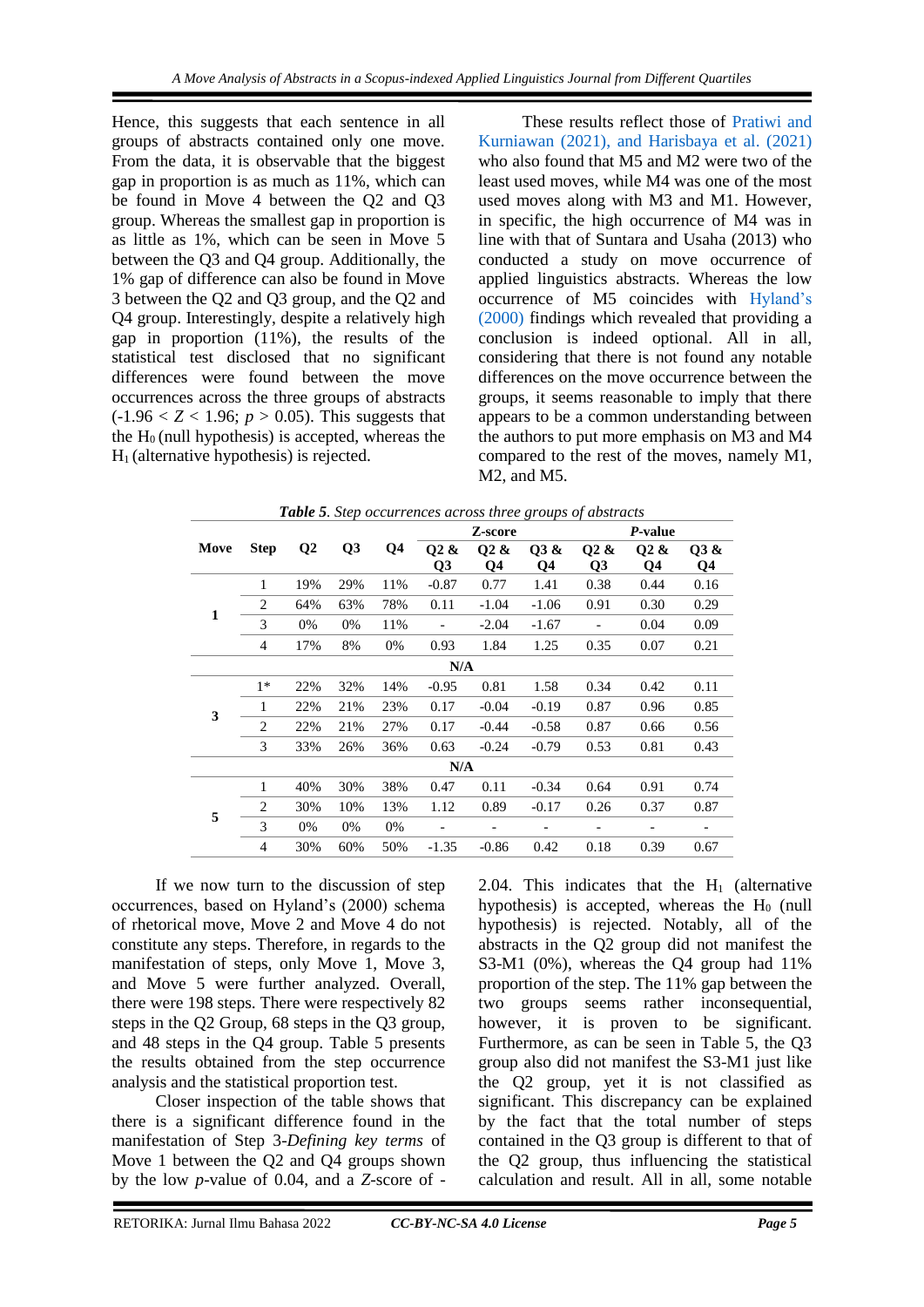similarities of the step manifestations can be seen from the table. Across all groups, the S3- M1 occurred the least. Meanwhile, Step 3- *Stating limitations* of Move 5 was not manifested at all. In addition, Step 2-*Making topic generalization* of Move 1 occurred the most across the three groups (64%, 63%, and 78% respectively).

Two out of the three previouslymentioned results are consistent with those of Pratiwi and Kurniawan (2021) who revealed that S3-M1 was the least manifested step, whereas S3-M5 was not manifested. The ensuing excerpts present the manifestation of S3-M1 and S2-M1 found in the data:

Excerpt 2.

**A lesson plan, as Farrell (2002) stated, is** a collection or a summary of a teacher's thoughts about what will be covered during a lesson. [Q4 Group, RAA 6, Step 3, Move 1, Sentence 2]

## Excerpt 3.

**In Indonesia, the law that regulates**  defamation case is not only the Criminal Code but also the Law of the Republic Indonesia Number 11 of 2008 on Information & Electronic Transactions (the ITE Law). [Q2 Group, RAA 1, Step 2, Move 1, Sentence 1]

Besides the notable similarities, a rather intriguing difference in the step occurrence is also evident. In the manifestation of S4-M1, there appeared to be a decrease in proportion from Q2-Q4 (17%, 8%, and 0% respectively). Such finding suggests that as the journal indexation improves, there seems to be an increasing manifestation of S4-*Identifying gap*  of Move 1. This finding coincides with that of Kurniawan et al.'s (2019) who also found a similar pattern across journals of different Scopus quartiles (Q1, Q2, Q3, Q4).

Furthermore, it can be seen from the data in Table 5 that there is a relatively high gap in proportion (30%) on the manifestation of S3-M5 between the Q2 and Q3 groups. However, the results of the statistical analysis revealed that the rest of the steps' occurrences proportions are considered statistically insignificant. This finding indicates that the distribution of the manifested steps across the three groups of abstracts are more or less even, in other words, there are no significant differences between them. This claim is proven by the *p* values of the

rest of the step occurrences which are over 0.05, i.e., accepting the  $H_0$  (null hypothesis) and rejecting the  $H_1$  (alternative hypothesis).

Another interesting outcome from the analysis was the occurrence of embedded steps. In total, 8 cases of embedded steps are recorded from all three groups. There were respectively 3 cases of embedded steps in the Q2 group, 4 in the Q3 group, and 1 in the Q4 group. In particular, the embedded steps are all within Move 3. Embedded steps occur when one move is manifested by more than one step. In this study, there are found several combinations of steps: (1) Step  $1^*$  + Step 1, (2) Step  $1$  + Step 2, (3) Step  $1^*$  + Step 2, (4) Step 3 + Step 1, and (5) Step 3 + Step 2. The ensuing excerpts present the manifestation of the embedded steps: Excerpt 4.

> **Adopting a mixed methods approach**, **it involved two hundred and fifty-one respondents** through which questionnaires were distributed and completed. [Q2 Group, RAA 5, Step 1(2), Move 3, Sentence 4]

Excerpt 5.

**Twelve senior high school teachers from different schools were assigned to complete a questionnaire** about their readiness and competence to implement the 2013 curriculum and were observed in their teaching and learning process. [Q3 Group, RAA 5, Step 3(1), Move 3, Sentence 3]

A further interesting finding that emerged from the data was the discovery of a new step, which is labelled as Step 1\* in Move 3 in Table 5. This new step was added to the lineup of M3's steps because its communicative function did not fit into any of [Hyland's \(2000\)](#page-9-0) present move-step framework, namely, to state the research design. Moreover, this new step was adopted from [Lubis and Kurniawan's \(2020\)](#page-9-0) synthesized coding scheme of RAA's rhetorical organization, with Hyland's (2000) model used as the foundation of the model. Looking at Table 5, it is apparent that the  $S1*-M3$  was manifested in all three groups of abstracts. Also, the proportion of the said step reached up to 68% of occurrence in total, which suggests that this proposed new step deserves considerable acknowledgement in future studies on the rhetorical organization. The ensuing excerpt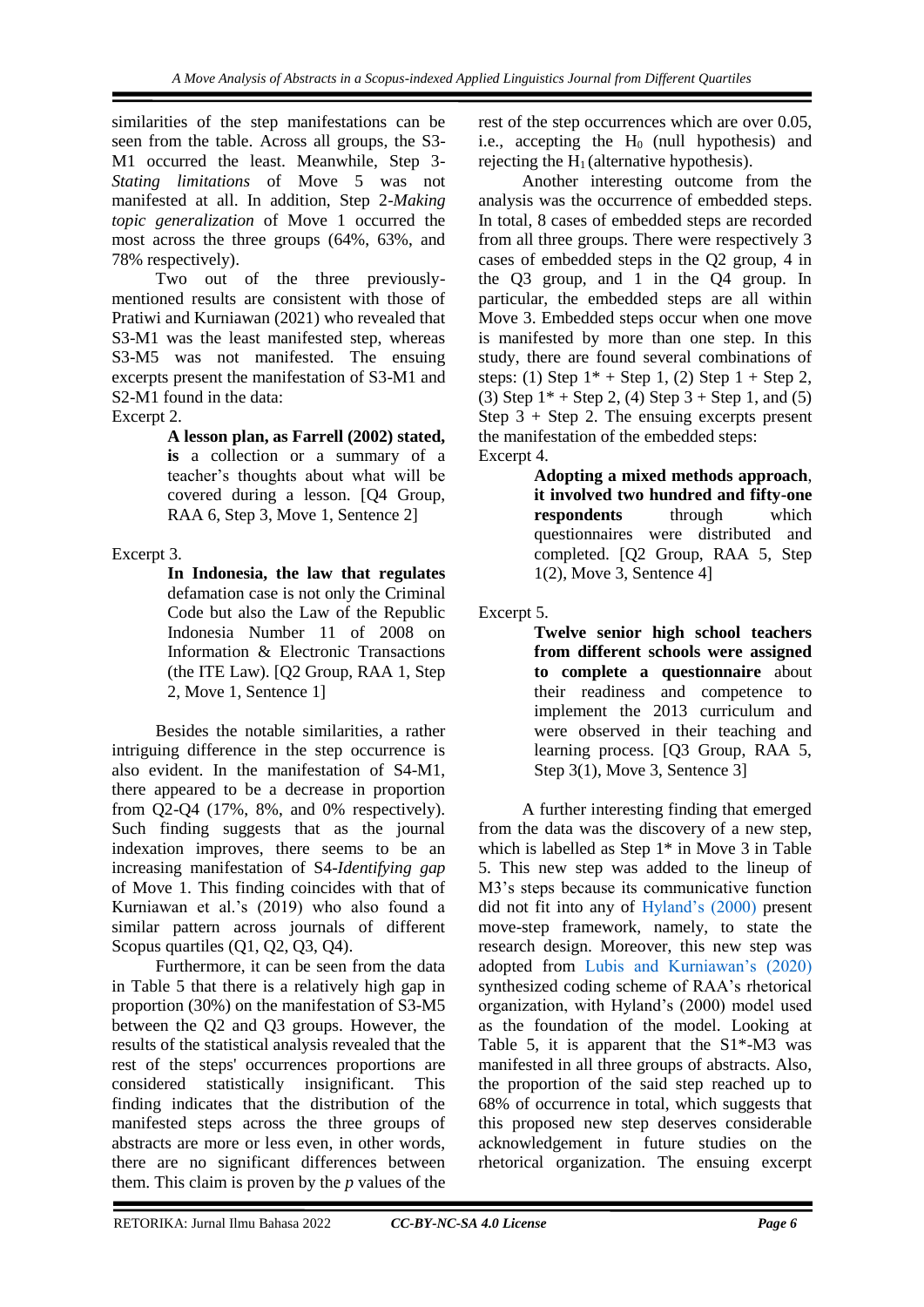presents the manifestation of S1\*-M3 found in the data:

Excerpt 6.

**A case study design was used** to allow an in-depth analysis of the students' performance as the phenomenon described (Yin, 2003) using triangulation of data analysis. [Q3 Group, RAA 6, Step 1\*, Move 3, Sentence 3]

## Excerpt 7.

**This descriptive-evaluative study used the design of embedded case study** because the findings apply only to the imperative verses that serve as the **Moves and Steps' Saliences**

research sample. [Q2 Group, RAA 7, Step 1\*, Move 3, Sentence 5]

To date, discussions regarding the movestep occurrences are still limited. Previous studies on the rhetorical organization of abstracts are mainly concerned with the move salience, i.e., discussing the number of abstracts which employed a certain move [\(e.g., Amnuai,](#page-9-0)  [2019; Vathanalaoha & Tangkiengsirisin, 2018;](#page-9-0)  [Hardjanto, 2017; Tanko, 2017; Al-Khasawneh;](#page-9-0)  [2017; Wahyu, 2016; Tseng, 2011; Pho, 2008\).](#page-9-0) Therefore, this analysis is expected to provide beneficial insights regarding the move-step occurrences, specifically through the lens of quartile differences.

| <b>Table 6.</b> The salience of moves and steps across three groups of abstracts |           |                |           |                |                |                |                |          |
|----------------------------------------------------------------------------------|-----------|----------------|-----------|----------------|----------------|----------------|----------------|----------|
| Move                                                                             | Q2        | Q <sub>3</sub> | Q4        | Step           | Q <sub>2</sub> | Q <sub>3</sub> | Q4             |          |
|                                                                                  |           |                |           | T              | $40\%$ (Op)    | 33% (Op)       | $20\%$ (Op)    |          |
| 1                                                                                |           | 73% (Con)      | 70% (Con) | $\overline{c}$ | 73% (Con)      | 53% (Op)       | 70% (Con)      |          |
|                                                                                  | 87% (Con) |                |           | 3              | $0\%$ (Op)     | $0\%$ (Op)     | 10% (Op)       |          |
|                                                                                  |           |                |           | $\overline{4}$ | $40\%$ (Op)    | 13% (Op)       | $0\%$ (Op)     |          |
| 2                                                                                | 100% (Ob) | 93% (Con)      | 100% (Ob) |                | N/A            |                |                |          |
|                                                                                  |           | $100\%$ (Ob)   |           | $1*$           | 53% (Op)       | 67% (Con)      | 30% (Op)       |          |
| 3                                                                                | 100% (Ob) |                |           |                | $40\%$ (Op)    | $40\%$ (Op)    | 50% (Op)       |          |
|                                                                                  |           |                |           |                |                | 90% (Con)      | $\overline{c}$ | 47% (Op) |
|                                                                                  |           |                |           | 3              | 53% (Op)       | 53% (Op)       | 60% (Con)      |          |
| 4                                                                                | 100% (Ob) | 93% (Con)      | 80% (Con) |                | N/A            |                |                |          |
|                                                                                  |           |                |           | 1              | 27% (Op)       | 13% (Op)       | 30% (Op)       |          |
| 5                                                                                | 60% (Con) |                | 60% (Con) |                | 2              | 20% (Op)       | 7% (Op)        | 10% (Op) |
|                                                                                  |           | 60% (Con)      |           | 3              | $0\%$ (Op)     | 0% (Op)        | 0% (Op)        |          |
|                                                                                  |           |                |           |                |                |                |                |          |
|                                                                                  |           |                |           | 4              | 13% (Op)       | $40\%$ (Op)    | 40% (Op)       |          |

The next subsection addresses the movestep salience across the three groups of abstracts. Table 6 presents an overview of each group's moves and steps' saliences which are expressed in percentages.

As shown in Table 6, all five moves occurred in the three groups. Move 1- *Introduction* is categorized as a conventional move across the three groups. A closer look at the data revealed that the percentage of M1's salience gradually increases as the journal's indexation improves. A similar pattern can be observed in Move 4-*Findings.* Such findings might suggest that along with the improvement of the journal's indexation, there is an increasing emphasis that the authors put on conveying the niche and the result of the research. Meanwhile, Move 2-*Purpose* achieved the obligatory status in two groups (Q2 & Q4), but was conventional in the Q3 group. Similarly, Move 3-*Methods*  also achieved the obligatory status in two groups (Q2 & Q3), but was considered conventional in

the Q4 group. Interestingly, all groups had the same percentage of Move 5-*Conclusion* salience (60%), thus making the said move as conventional.

The outcomes of the study suggest that as the journal indexation increases, it demands a much more comprehensive employment of the moves, specifically the moves which communicate the research purpose, method, and the main findings. Such implication can be deduced from the information in Table 6, which showed that 3 out of 5 moves attained the obligatory status in the Q2 group, namely Move 2, Move 3, and Move 4. The obligatory status of Move 2, Move 3, and Move 4 is in accordance with the findings of Pho (2008), Chalak & Norouzi (2013), Tseng (2011), and Kafes (2012). Additionally, the previously-mentioned findings are partially in line with that of Santos (1996) who revealed that M2 and M3 obtained an obligatory status in the applied linguistics abstracts which he examined. Meanwhile, in the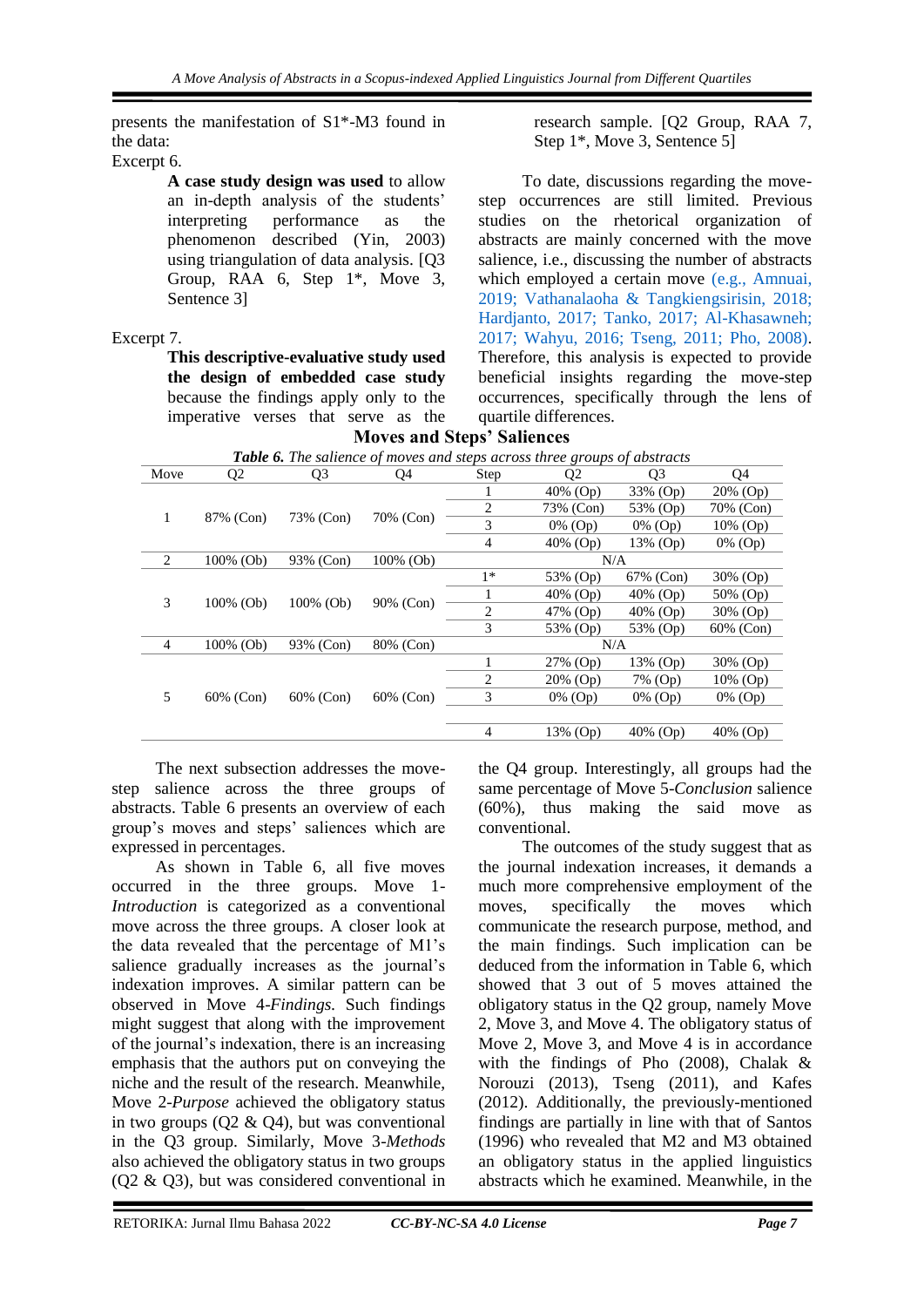Q3 and Q4 groups, only M3 and M2 obtained the obligatory status, respectively. Therefore, the obligatory status of these three moves in the Q2 group implies that the authors are progressively more aware about the significance of the moves and progressively leaning towards the accepted convention as the journal's indexation improves.

The next section of the findings was concerned with the steps salience. As displayed in Table 6, no step attained the obligatory status. Some steps in Move 1 and Move 3 obtained the conventional status, whereas the majority of the steps obtained the optional status. Across the groups, all the steps of Move 5 are categorized as optional (employed in  $<60\%$  of the total number of abstracts).

A further inspection of the data in the said table reveals that S2-M1 obtained the conventional status in the Q2 and Q4 group, indicating that these two groups have a higher tendency in stating the generalization of the research compared to the Q3 group which obtained the optional status for the said step. On the other hand, the Q3 group shows an inclination to provide information regarding the research design compared to the other two groups. This is shown by the conventional status of S1\*-M3 in the Q3 group, while in the Q2 and Q4 groups, the step obtained the optional status. Moreover, the Q4 group has a higher tendency in stating the procedure and context of the research, shown by S3-M3 which obtained the conventional status only in the Q4 group.

Besides the previously mentioned differences, overall, the data of the move salience across the three groups appear to be fairly similar.

In addition, what is interesting about the figures in this table is that there are some cases of inconsistency between the steps' salience and occurrence. For example, in Step 2 of Move 1, the proportion of the occurrence shows that the highest proportion is in the Q4 group, however, the salience shows that the Q2 group has the highest manifestation of the step. Such kind of inconsistencies can be found in a number of steps, indicating that the salience of the step does not necessarily correspond with the occurrence. This finding is in agreement with that of Kurniawan [et al. \(2019\)](#page-9-0) who also found a similar discrepancy in their data.

The findings which showed that there is a considerably high number of RAs which employed Step 2-*Making topic generalization* of Move 1 and Step 3-*Describing procedure and context* of Move 3 are in line with [Kurniawan et](#page-9-0)  [al.'s \(2019\) and Putri et al.'s \(2020\)](#page-9-0) findings which revealed that both steps have a relatively high number of occurrences.

#### **3.2 The linguistic realizations of the rhetorical moves**

This section of the research presents the results of the linguistic features analysis which include verb tense and voice. Furthermore, it attempts to answer the second research question. The results of the analysis are presented in Table 7, followed by further elaborations and excerpts.

|                         | <b>Table 7.</b> Linguistic realizations across three groups of abstracts |                |            |              |                |             |  |  |  |
|-------------------------|--------------------------------------------------------------------------|----------------|------------|--------------|----------------|-------------|--|--|--|
| Move                    |                                                                          | Tense          |            | <b>Voice</b> |                |             |  |  |  |
|                         | $\bf{O}2$                                                                | Q <sub>3</sub> | <b>Q4</b>  | $\mathbf{Q}$ | Q <sub>3</sub> | <b>Q4</b>   |  |  |  |
| 1                       | $Pr(94\%)$                                                               | $Pr(100\%)$    | $Pr(89\%)$ | Ac(75%)      | Ac(75%)        | Ac(72%)     |  |  |  |
|                         | Pa $(6%)$                                                                |                | Pa(6%)     | Pa $(25%)$   | Pa $(25%)$     | Pa (28%)    |  |  |  |
|                         |                                                                          |                | Ft(6%)     |              |                |             |  |  |  |
| $\mathbf{2}$            | Pr(74%)                                                                  | $Pr(84\%)$     | $Pr(88\%)$ | Ac $(89\%)$  | Ac(58%)        | Ac (88%)    |  |  |  |
|                         | Pa $(21%)$                                                               | Pa(16%)        | Pa(6%)     | Pa(11%)      | Pa $(42%)$     | Pa(13%)     |  |  |  |
|                         | Ft(5%)                                                                   |                | Ft(6%)     |              |                |             |  |  |  |
| 3                       | $Pr(22\%)$                                                               | $Pr(26\%)$     | Pr(27%)    | Ac $(50\%)$  | Ac $(50\%)$    | Ac $(41%)$  |  |  |  |
|                         | Pa (78%)                                                                 | Pa (74%)       | Pa (73%)   | Pa(50%)      | Pa (50%)       | Pa(59%)     |  |  |  |
| $\overline{\mathbf{4}}$ | Pr(47%)                                                                  | $Pr(55\%)$     | Pr(73%)    | Ac $(83\%)$  | $Ac (80\%)$    | $Ac (86\%)$ |  |  |  |
|                         | Pa(53%)                                                                  | Pa(45%)        | Pa(27%)    | Pa(17%)      | Pa(20%)        | Pa(14%)     |  |  |  |
| 5                       | $Pr(90\%)$                                                               | $Pr(60\%)$     | Pr         | $Ac(70\%)$   | $Ac (80\%)$    | Ac(63%)     |  |  |  |
|                         | Pa(10%)                                                                  | Pa $(40\%)$    | $(100\%)$  | Pa (30%)     | Pa $(20%)$     | Pa (38%)    |  |  |  |

**Linguistic realizations**

Table 7 depicts the results of the analysis. In regards to the verb tense, it is further divided into three major groups, namely present tense, past tense, and future tense. The present tense was the most employed tense in most of the moves, whereas the past tense was the second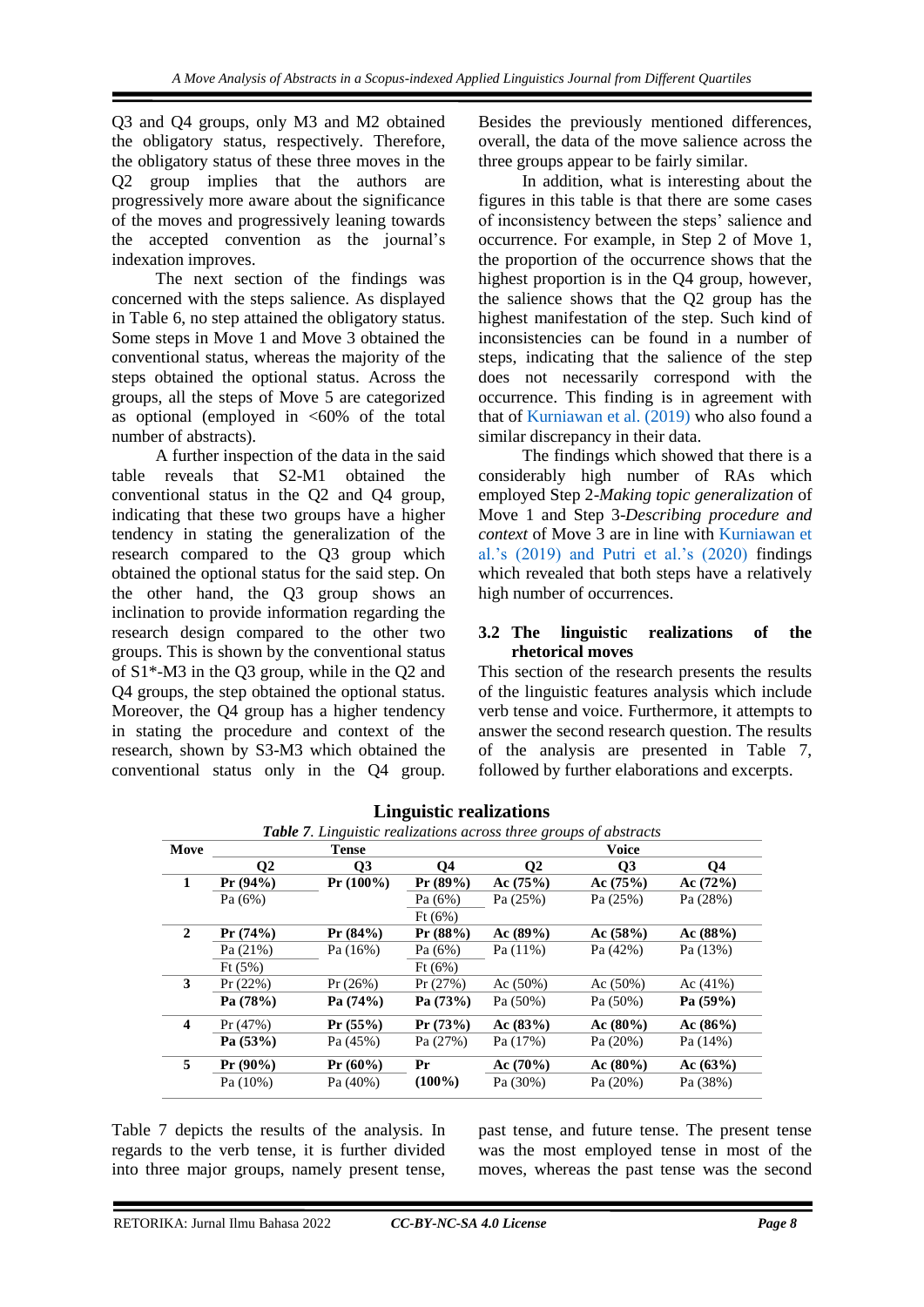most employed tense in the three groups. However, future tense is found to only occur in the Q2 and Q4 groups. As shown in Table 7, there are found some similarities and differences in the use of tenses. In the realization of Move 1, Move 2, and Move 5, present tense was dominantly used in all three groups, reaching >50% of occurrence in all groups. Meanwhile, Move 3 was dominantly realized using past tense in all groups (>50% in all groups). So far, the findings indicate that there is a conformity between the groups in employing the tense to realize certain moves. However, in the realization of M4, the Q3 and Q4 groups dominantly used present tense (>50% in both groups), whereas the Q2 group dominantly used past tense (53%), as shown in the excerpts below:

Excerpt 8.

**The results show** that, to some extent, PGA helps students develop writing skills of Report text specifically on the genre knowledge, writing process, and feedback from peers and teacher which was observed from the teaching process and schematic structures and linguistic features analysis. [Q3 Group, RAA 13, Move 4, Sentence 6]

## Excerpt 9.

**The findings demonstrated** that, in the move level, most of the students' F&D sections had manifested the four moves, i.e., providing background information, reporting results, summarizing results, and commenting on results. [Q2 Group, RAA 3, Move 4, Sentence 9]

From the previously-mentioned findings, it appears that the only notable difference in the use of tenses was found in the realization of Move 4. However, several previous studies showed that the use of past tense in stating the findings, is in fact, a widely recognized convention [\(Santos, 1996; Tseng, 2011; Zhang,](#page-9-0)  [2012; Al-Shujairi et al., 2016; Kosasih, 2018;](#page-9-0)  [Kurniawan et al., 2019; Pratiwi & Kurniawan,](#page-9-0)  [2021\).](#page-9-0) Meanwhile, the realization of M4 using present tense is in accordance with that of [Pho](#page-9-0)  [\(2008\)](#page-9-0) and [Wahyu \(2016\).](#page-9-0) The realization of M1, M2, and M5 using present tense, along with the realization of M3 and M4 using past tense is in line with a previous study conducted by [Tseng \(2011\).](#page-9-0)

In regards to the voice realization, as can be seen in Table 7, active voice was the most frequently employed voice in all of the groups. Specifically, active voice was preferred by the authors across the three groups in realizing M1, M2, M4, and M5 ( $>50\%$  of occurrences in all groups). Meanwhile, passive voice was preferred to realize M3 in the Q4 group. Interestingly, the ratio of present tense to past tense in the realization of M3 in the Q2 and Q3 groups are equal (50% respectively). The result which reported that the active voice is more frequently used in more moves than passive voice match those of [Kanafani et al. \(2021\),](#page-9-0)  [Harisbaya et al. \(2021\), Gani et al. \(2021\), and](#page-9-0)  [Kurniawan & Sabila \(2021\).](#page-9-0)

In general, therefore, it seems that the improvement of the journal indexation has an influence in realizing the linguistic feature on Move 4-*Findings*, specifically in terms of verb tense. The explanation to this implication is the fact that the linguistic realizations of M1, M2, M3, and M5 in all the groups are more or less already conforming to the accepted convention, i.e., to use present tense for these moves. In the realization of M4, however, only the Q2 group used past tense. Therefore, this finding implies that there is an increase in awareness on the use of past tense to realize the findings, i.e., the authors are progressively advancing towards the generally accepted convention.

# **IV. CONCLUSION**

Taken together, this study has shown that to a certain extent, the journal's quartile has some influences on the rhetorical organization and the linguistic realization of the abstracts. These influences are shown through a number of similarities and differences found from the analysis of the three groups of abstracts. This section summarizes two main points based on the guiding research questions.

With respect to the moves' occurrence, there are no significant differences found across three groups. On the other hand, in terms of the steps' occurrence, a significant difference was found in the manifestation of Step 3 of Move 1 (*Defining the key terms)* between the Q2 and Q4 groups, with Q4 leading the occurrence. The Q2 group contained more obligatory moves compared to the other two groups. The more comprehensive employment of the moves in the Q2 group reflects the authors' increased awareness regarding the significance of the moves. Meanwhile, no steps obtained the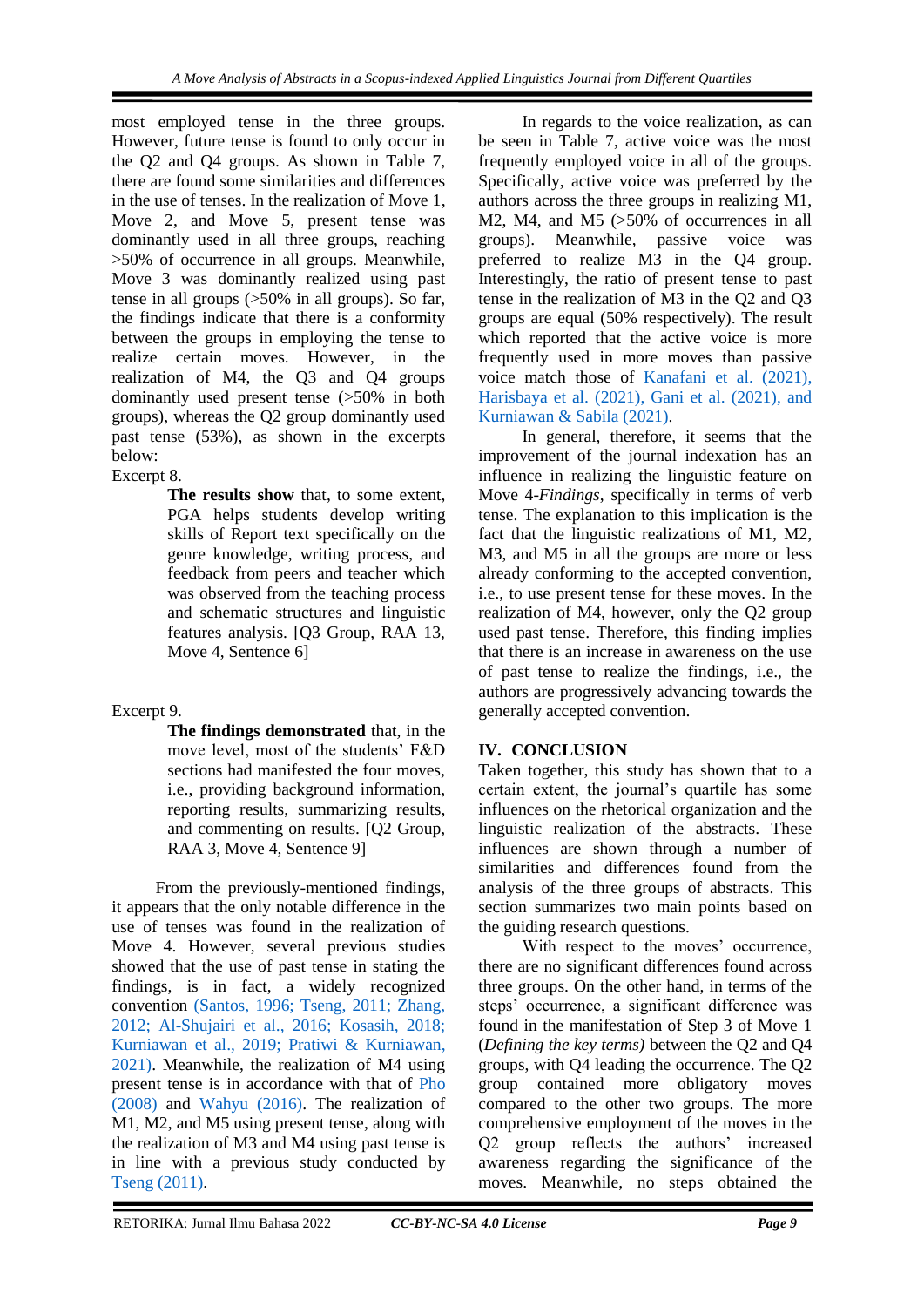obligatory status. Furthermore, in the analysis of the steps' occurrence, an extra subcommunicative move (step) was added to the lineup of Move 3's steps, labelled as Step 1\*. This step was adopted from Lubis & Kurniawan's (2020) synthesized schema of rhetorical moves, which was based on Hyland's (2000) framework. In the present study, the step was found in a number of abstracts, thus indicating the prominence of the step.

In terms of the linguistic realization of the moves, there is an observable conformity between the three groups on the use of tenses and voices. However, a difference is found in the tense realization of M4. The Q3 and Q4 groups dominantly used present tense, whereas the Q2 group used past tense. According to related previous studies, the use of past tense in realizing M4 is very much the consensus. Hence, it can be inferred that the journal's quartile has an influence on the choice of tense in realizing Move 4.

Finally, despite the relatively small dataset, the findings reported here has provided a deeper insight into the growing body of research on the rhetorical organization and linguistic realizations of research article abstracts (RAAs), specifically through the lens of quartile differences. Information regarding the manifestation of RAAs from different quartiles is especially imperative for non-native writers in constructing abstracts more effectively. However, it is recommended that further research be undertaken by considering a larger corpus, and focus not only on sentencelevel analysis, but also clause level in order to gain a more complete picture on the rhetorical organization and linguistic realization of RAAs from different quartiles.

#### <span id="page-9-0"></span>**REFERENCES**

- [Al-Ali, M. N., & Sahawneh, Y. B. \(2011\). Rhetorical](https://www.researchgate.net/publication/286615473_Rhetorical_and_textual_organization_of_English_and_Arabic_PhD_dissertation_abstracts_in_linguistics)  [and textual organization of English and Arabic](https://www.researchgate.net/publication/286615473_Rhetorical_and_textual_organization_of_English_and_Arabic_PhD_dissertation_abstracts_in_linguistics)  [PhD dissertation abstracts in linguistics.](https://www.researchgate.net/publication/286615473_Rhetorical_and_textual_organization_of_English_and_Arabic_PhD_dissertation_abstracts_in_linguistics) *SKY [Journal of Linguistics](https://www.researchgate.net/publication/286615473_Rhetorical_and_textual_organization_of_English_and_Arabic_PhD_dissertation_abstracts_in_linguistics)*, *24*.
- [Al-Khasawneh, F. M. \(2017\). A genre analysis of](https://www.researchgate.net/publication/312041134_A_Genre_Analysis_of_Research_Article_Abstracts_Written_by_Native_and_Non-Native_Speakers_of_English)  [research article abstracts written by native and](https://www.researchgate.net/publication/312041134_A_Genre_Analysis_of_Research_Article_Abstracts_Written_by_Native_and_Non-Native_Speakers_of_English)  [non-native speakers of English.](https://www.researchgate.net/publication/312041134_A_Genre_Analysis_of_Research_Article_Abstracts_Written_by_Native_and_Non-Native_Speakers_of_English) *Applied [Linguistics and Language Research](https://www.researchgate.net/publication/312041134_A_Genre_Analysis_of_Research_Article_Abstracts_Written_by_Native_and_Non-Native_Speakers_of_English)*, *4*(1), 1– [13.](https://www.researchgate.net/publication/312041134_A_Genre_Analysis_of_Research_Article_Abstracts_Written_by_Native_and_Non-Native_Speakers_of_English)
- [Al-Shujairi, Y. B. J., Ya'u, M. S., & Buba, J. A.](https://www.academia.edu/23287340/Role_of_Moves_Tenses_and_Metadiscourse_in_the_Abstract_of_an_Acceptable_Research_Article)  [\(2016\). Role of moves, tenses, and](https://www.academia.edu/23287340/Role_of_Moves_Tenses_and_Metadiscourse_in_the_Abstract_of_an_Acceptable_Research_Article)  [metadiscourse in the abstract of an acceptable](https://www.academia.edu/23287340/Role_of_Moves_Tenses_and_Metadiscourse_in_the_Abstract_of_an_Acceptable_Research_Article)  research article. *[Mediterranean Journal of](https://www.academia.edu/23287340/Role_of_Moves_Tenses_and_Metadiscourse_in_the_Abstract_of_an_Acceptable_Research_Article)  Social Sciences*, *7*[\(2 S1\), 379–379.](https://www.academia.edu/23287340/Role_of_Moves_Tenses_and_Metadiscourse_in_the_Abstract_of_an_Acceptable_Research_Article)
- Amnuai, W. (2019). Analyses of rhetorical moves

and linguistic realizations in accounting research article abstracts. *International and Thai-Based Journals*.

- Berkenkotter, C., & Huckin, T. N. (2016). *Genre knowledge in disciplinary communication: Cognition/culture/power.* Routledge.
- Bhatia, V. K. (1993). *Analysing genre: Language use in professional settings*. Longman.
- Bhatia, V. K. (1997). Introduction: Genre analysis and world Englishes. *World Englishes*, *16*(3), 313–319.
- [Bloch, J. \(2010\). A concordance-based study of the](https://www.researchgate.net/publication/45601547_A_Concordance-based_Study_of_the_Use_of_Reporting_Verbs_as_Rhetorical_Devices_in_Academic_Papers)  [use of reporting verbs as rhetorical devic.](https://www.researchgate.net/publication/45601547_A_Concordance-based_Study_of_the_Use_of_Reporting_Verbs_as_Rhetorical_Devices_in_Academic_Papers) *Es in [Academic Papers. Journal of Writing](https://www.researchgate.net/publication/45601547_A_Concordance-based_Study_of_the_Use_of_Reporting_Verbs_as_Rhetorical_Devices_in_Academic_Papers)  [Research](https://www.researchgate.net/publication/45601547_A_Concordance-based_Study_of_the_Use_of_Reporting_Verbs_as_Rhetorical_Devices_in_Academic_Papers)*, *2*(2).
- [Can, S., Karabacak, E., & Qin, J. \(2016\). Structure of](https://www.mdpi.com/2304-6775/4/3/23)  [moves in research article abstracts in applied](https://www.mdpi.com/2304-6775/4/3/23)  linguistics. *[Publications](https://www.mdpi.com/2304-6775/4/3/23)*, *4*(3), 23.
- [Candarh, D. \(2012\). A cross-cultural investigation of](https://www.semanticscholar.org/paper/A-Cross-cultural-Investigation-of-English-and-in-%C3%87andarl%C4%B1/e830fae0e531a2762e732fec4108d41ff8e01b8a)  [English and Turkish research article abstracts](https://www.semanticscholar.org/paper/A-Cross-cultural-Investigation-of-English-and-in-%C3%87andarl%C4%B1/e830fae0e531a2762e732fec4108d41ff8e01b8a)  [in educational sciences.](https://www.semanticscholar.org/paper/A-Cross-cultural-Investigation-of-English-and-in-%C3%87andarl%C4%B1/e830fae0e531a2762e732fec4108d41ff8e01b8a) *Studies about [Language](https://www.semanticscholar.org/paper/A-Cross-cultural-Investigation-of-English-and-in-%C3%87andarl%C4%B1/e830fae0e531a2762e732fec4108d41ff8e01b8a)*, *2*, 12–17.
- [Chalak, A., & Norouzi, Z. \(2013\). Rhetorical moves](https://www.researchgate.net/publication/262413576_Rhetorical_moves_and_verb_tense_in_abstracts_A_comparative_analysis_of_American_and_Iranian_academic_writing)  [and verb tense in abstracts: A comparative](https://www.researchgate.net/publication/262413576_Rhetorical_moves_and_verb_tense_in_abstracts_A_comparative_analysis_of_American_and_Iranian_academic_writing)  [analysis of American and Ira](https://www.researchgate.net/publication/262413576_Rhetorical_moves_and_verb_tense_in_abstracts_A_comparative_analysis_of_American_and_Iranian_academic_writing)nian academic writing. *International Journal of Language Studies*, *7*(4), 110–114.
- El-Dakhs, D. A. S. (2018). Comparative genre analysis of research article abstracts in more and less prestigious journals. *Linguistics Journals in Focus. Research in Language*, *16*(1), 47–63.
- Gani, F. G., Kurniawan, E., Gunawan, W., & Lubis, A. H. (2021). Rhetorical moves analysis in soft and hard science lecturers' master's thesis and dissertation abstracts. *Proceedings of the Thirteenth Conference on Applied Linguistics (CONAPLIN 2020)*, 156–161.
- Hardjanto, T. D. (2017). Common discourse patterns of cross-diciplinary research article abstracts in English. *Humaniora*, *29*(1), 72–84.
- Harisbaya, A. I., Qurratu'aini, S. F., Kanafani, A., Nurcik, A. B., Kurniawan, E., & Lubis, A. H. (2021). A comparative study on rhetorical moves of IJAL's abstracts written by UPI's lecturers and by UPI-other Indonesian universities' lecturers. *Proceedings of the 4th International Conference on Language, Literature, Culture, and Education (ICOLLITE 2021)*, 150–156.
- [Hartley, J. \(2003\). Improving the clarity of journal](https://journals.sagepub.com/doi/abs/10.1177/1075547002250301)  [abstracts in psychology: The case for structure.](https://journals.sagepub.com/doi/abs/10.1177/1075547002250301)  *[Science Communication](https://journals.sagepub.com/doi/abs/10.1177/1075547002250301)*, *24*(3), 366–379.
- Huang, J. C. (2018). Marine engineering and subdisciplinary variations: a rhetorical analysis of research article abstracts. *Text & Talk*, *38*(3), 341–363.
- Hyland, K., & Jiang, F. K. (2019). *Academic discourse and global publishing: Disciplinary persuasion in changing times*. Routledge.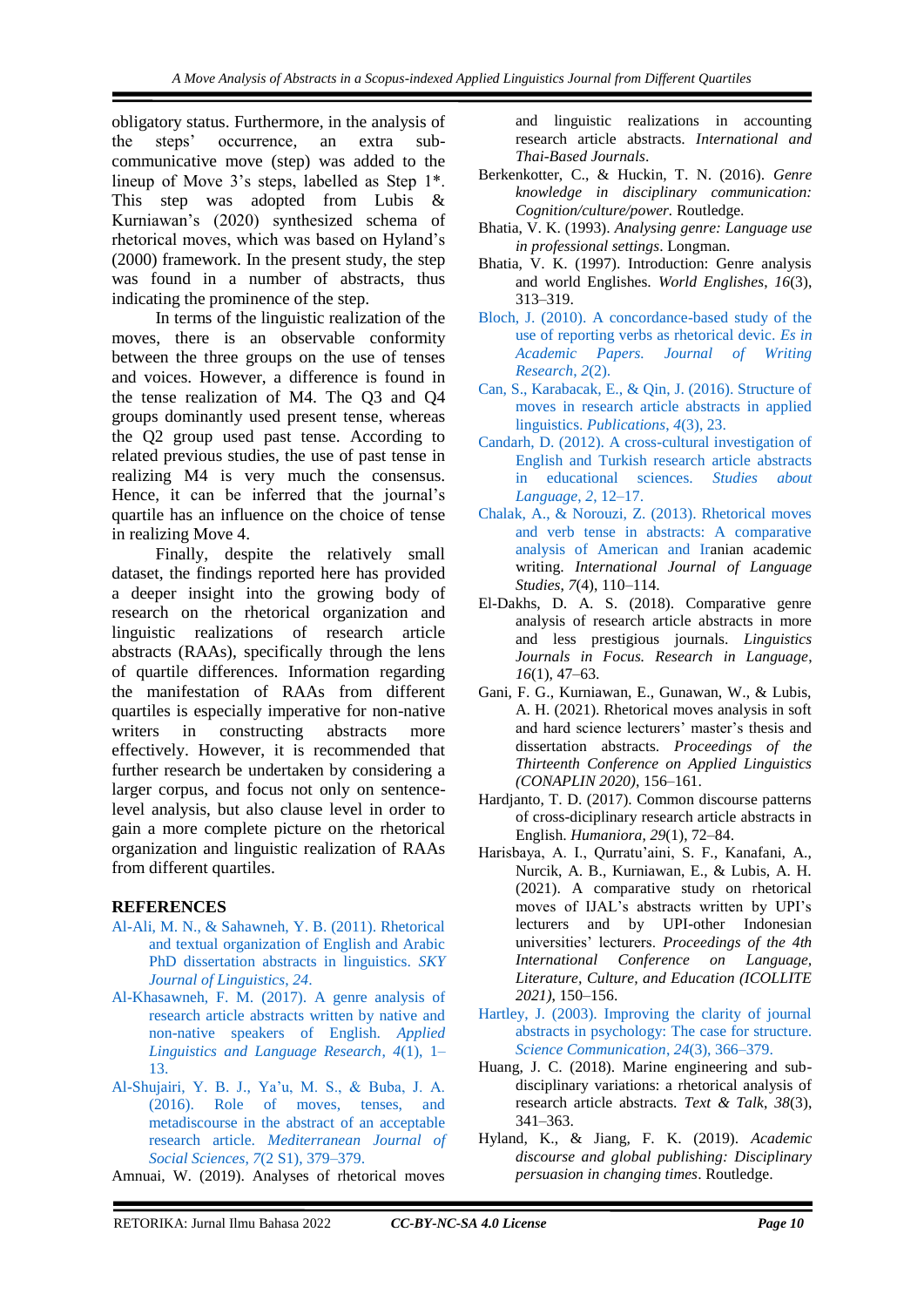- Hyland, K. (2000). *Disciplinary discourses: Social interactions in academic writing*. The University of Michigan Press.
- Kafes, H. (2012). Cultural traces on the rhetorical organization of research article abstracts. *International Journal on New Trends in Education and Their Implications*, *3*(3), 207– 220.
- Kanafani, A., Nurcik, A. B., Harisbaya, A. I., Qurratu'aini, S. F., Kurniawan, E., & Lubis, A. H. (2021). Rhetorical move and linguistic features comparative analysis of research article abstracts by authors of different organizational backgrounds. *Proceedings of the 4th International Conference on Language, Literature, Culture, and Education (ICOLLITE 2021)*.
- [Kanoksilapatham, B. \(2005\). Rhetorical structure of](https://www.researchgate.net/publication/283495305_Rhetorical_structure_of_biochemistry_research_articles)  [biochemistry research articles.](https://www.researchgate.net/publication/283495305_Rhetorical_structure_of_biochemistry_research_articles) *English for [Specific Purposes](https://www.researchgate.net/publication/283495305_Rhetorical_structure_of_biochemistry_research_articles)*, *24*, 269–292.
- [Kaya, F., & Yagiz, O. \(2020\). Move analysis of](https://dergipark.org.tr/en/pub/jlls/issue/53516/712854)  [research article abstracts in the field of ELT: A](https://dergipark.org.tr/en/pub/jlls/issue/53516/712854)  comparative study. *[Journal of Language and](https://dergipark.org.tr/en/pub/jlls/issue/53516/712854)  [Linguistic Studies](https://dergipark.org.tr/en/pub/jlls/issue/53516/712854)*, *16*(1), 390–404.
- Khany, R., & Malmir, B. (2019). A move-marker list: A study of rhetorical move-lexis linguistic realizations of research article abstracts in social and behavioural sciences. *RELC Journal*, 1–36.
- [Kosasih, F. R. \(2018\). A genre analysis of thesis](https://www.researchgate.net/publication/322790003_A_Genre_Analysis_of_Thesis_Abtracts_at_a_State_University_in_Banten)  [abstracts at a state university in Banten.](https://www.researchgate.net/publication/322790003_A_Genre_Analysis_of_Thesis_Abtracts_at_a_State_University_in_Banten) *Lingua Cultura*, *12*[\(1\), 9–14.](https://www.researchgate.net/publication/322790003_A_Genre_Analysis_of_Thesis_Abtracts_at_a_State_University_in_Banten)
- [Kurniawan, E., & Sabila, N. A. \(2021\). Another look](https://vm36.upi.edu/index.php/IJAL/issue/view/2306https:/vm36.upi.edu/index.php/IJAL/issue/view/2306)  [at the rhetorical moves and linguistic](https://vm36.upi.edu/index.php/IJAL/issue/view/2306https:/vm36.upi.edu/index.php/IJAL/issue/view/2306)  [realizations in international and Indonesian](https://vm36.upi.edu/index.php/IJAL/issue/view/2306https:/vm36.upi.edu/index.php/IJAL/issue/view/2306)  [journal articles: A case of tourism research](https://vm36.upi.edu/index.php/IJAL/issue/view/2306https:/vm36.upi.edu/index.php/IJAL/issue/view/2306)  article abstracts. *[Indonesian Journal of Applied](https://vm36.upi.edu/index.php/IJAL/issue/view/2306https:/vm36.upi.edu/index.php/IJAL/issue/view/2306)  Linguistics*, *11*[\(2\), 318–329.](https://vm36.upi.edu/index.php/IJAL/issue/view/2306https:/vm36.upi.edu/index.php/IJAL/issue/view/2306)
- Kurniawan, E., Lubis, A. H., Suherdi, D., & Danuwijaya, A. A. (2019). Rhetorical organization of applied linguistics abstracts: Does Scopus journal quartile matter? *Studies, GEMA Online® Journal of Language*, *19*(4), 184–202.
- Li, X. (2020). Mediating cross-cultural differences in research article rhetorical moves in academic translation: A pilot corpus-based study of abstracts. *Lingua*, 238.
- Lorés, R. (2004). On RA abstracts: From rhetorical structure to thematic organization. *English for Specific Purposes*, *23*(3), 280‐302.
- Lubis, A.H., & Kurniawan, E. (2020). *A review of genre analysis of research abstracts: Lessons learned and recommendations for future research directions, pedagogical practices, and policies: Contemporary theory and research*. Universitas Pendidikan Indonesia **Press**
- [Martin-Martin, P. \(2003\). A genre analysis of](https://www.sciencedirect.com/science/article/abs/pii/S0889490601000333)  [English and Spanish research paper abstracts in](https://www.sciencedirect.com/science/article/abs/pii/S0889490601000333)

[experimental social sciences.](https://www.sciencedirect.com/science/article/abs/pii/S0889490601000333) *English for [Specific Purposes](https://www.sciencedirect.com/science/article/abs/pii/S0889490601000333)*, *22*, 25–43.

- Nakamaru, S. (2010). Lexical issues in writing center tutorials with international and US-educated multilingual writers. *Journal of Second Language Writing*, *19*(2), 95–113.
- [Pho, P. D. \(2008\). Research article abstracts in](https://journals.sagepub.com/doi/abs/10.1177/1461445607087010)  [applied linguistics and educational technology:](https://journals.sagepub.com/doi/abs/10.1177/1461445607087010)  [A study of linguistic realizations of rhetorical](https://journals.sagepub.com/doi/abs/10.1177/1461445607087010)  [structure and authorial stance.,.](https://journals.sagepub.com/doi/abs/10.1177/1461445607087010) *Discourse Studies*, *10*[\(2\), 231–250.](https://journals.sagepub.com/doi/abs/10.1177/1461445607087010)
- Pratiwi, S. N., & Kurniawan, E. (2021). Rhetorical move and genre knowledge development of<br>English and Indonesian abstracts: A English and Indonesian abstracts: A comparative analysis. *Studies in English Language and Education*, *8*(3), 885–900.
- Putri, F., Hermawan, B., & Muniroh, R. D. (2021). Rhetorical move analysis in students' abstracts across degrees. *In Thirteenth Conference on Applied Linguistics (CONAPLIN 2020)*, 162– 167.
- Ren, H., & Li, Y. (2011). A comparison study on the rhetorical moves of abstracts in published research articles and master's foreign-language theses. *English Language Teaching, 4*(1), 163– 166.
- Saeeaw, S., & Tangkiengsirisin, S. (2014). Rhetorical variation across research article abstracts in environmental science and applied linguistics. *English Language Teaching, 7*(8), 81–93.
- San, L. Y., & [Tan, H. \(2012\). A comparative study of](https://www.researchgate.net/publication/271027219_A_Comparative_Study_of_the_Rhetorical_Moves_in_Abstracts_of_Published_Research_Articles_and_Students%27Term_Papers_in_the_Field_of_Computer_and_Communication_Systems_Engineering)  [the rhetorical moves in abstracts of published](https://www.researchgate.net/publication/271027219_A_Comparative_Study_of_the_Rhetorical_Moves_in_Abstracts_of_Published_Research_Articles_and_Students%27Term_Papers_in_the_Field_of_Computer_and_Communication_Systems_Engineering)  [research articles and students' term papers in](https://www.researchgate.net/publication/271027219_A_Comparative_Study_of_the_Rhetorical_Moves_in_Abstracts_of_Published_Research_Articles_and_Students%27Term_Papers_in_the_Field_of_Computer_and_Communication_Systems_Engineering)  [the field of computer and communication](https://www.researchgate.net/publication/271027219_A_Comparative_Study_of_the_Rhetorical_Moves_in_Abstracts_of_Published_Research_Articles_and_Students%27Term_Papers_in_the_Field_of_Computer_and_Communication_Systems_Engineering)  systems engineering. *[International Journal of](https://www.researchgate.net/publication/271027219_A_Comparative_Study_of_the_Rhetorical_Moves_in_Abstracts_of_Published_Research_Articles_and_Students%27Term_Papers_in_the_Field_of_Computer_and_Communication_Systems_Engineering)  [Applied Linguistics and English Literature](https://www.researchgate.net/publication/271027219_A_Comparative_Study_of_the_Rhetorical_Moves_in_Abstracts_of_Published_Research_Articles_and_Students%27Term_Papers_in_the_Field_of_Computer_and_Communication_Systems_Engineering)*, *1*[\(7\), 40–50.](https://www.researchgate.net/publication/271027219_A_Comparative_Study_of_the_Rhetorical_Moves_in_Abstracts_of_Published_Research_Articles_and_Students%27Term_Papers_in_the_Field_of_Computer_and_Communication_Systems_Engineering)
- [Santos, M. B. D. \(1996\). The textual organization of](https://www.academia.edu/30363605/_dos_santos_m_b_1996_the_textual_organization_of_research_paper_abstracts_in_applied_linguistics_)  [research paper abstracts in applied linguistics.](https://www.academia.edu/30363605/_dos_santos_m_b_1996_the_textual_organization_of_research_paper_abstracts_in_applied_linguistics_)  *Text & Talk*, *16*[\(4\), 481–500.](https://www.academia.edu/30363605/_dos_santos_m_b_1996_the_textual_organization_of_research_paper_abstracts_in_applied_linguistics_)
- Suntara, W., & Usaha, S. (2013). Research article abstracts in two related disciplines: Rhetorical variation between linguistics and applied linguistics. *English Language Teaching, 6*(2), 84–99.

Swales, J. (1990). *Genre analysis: English in academic and research settings*. Cambridge University Press.

- [Tankó, G. \(2017\). Literary research article abstracts:](https://www.sciencedirect.com/science/article/abs/pii/S1475158517300243)  [An analysis of rhetorical moves and their](https://www.sciencedirect.com/science/article/abs/pii/S1475158517300243)  [linguistic realizations.](https://www.sciencedirect.com/science/article/abs/pii/S1475158517300243) *Journal of English [for Academic Purposes](https://www.sciencedirect.com/science/article/abs/pii/S1475158517300243)*, *27*, 42-55.
- [Tseng, F. P. \(2011\). Analyses of move structure and](https://pdfs.semanticscholar.org/637c/867727eb949c845cf56fde1268c00d09f5f8.pdf)  [verb tense of research article abstracts in](https://pdfs.semanticscholar.org/637c/867727eb949c845cf56fde1268c00d09f5f8.pdf)  [applied linguistics journals.](https://pdfs.semanticscholar.org/637c/867727eb949c845cf56fde1268c00d09f5f8.pdf) *International [Journal of English Linguistics](https://pdfs.semanticscholar.org/637c/867727eb949c845cf56fde1268c00d09f5f8.pdf)*, *1*(2), 27.
- [Vathanalaoha, K., & Tangkiengsirisin, S. \(2018\).](https://ejournals.ukm.my/3l/article/view/21565)  [Genre analysis of experiment-based dental](https://ejournals.ukm.my/3l/article/view/21565)  [research article abstracts: Thai and](https://ejournals.ukm.my/3l/article/view/21565)